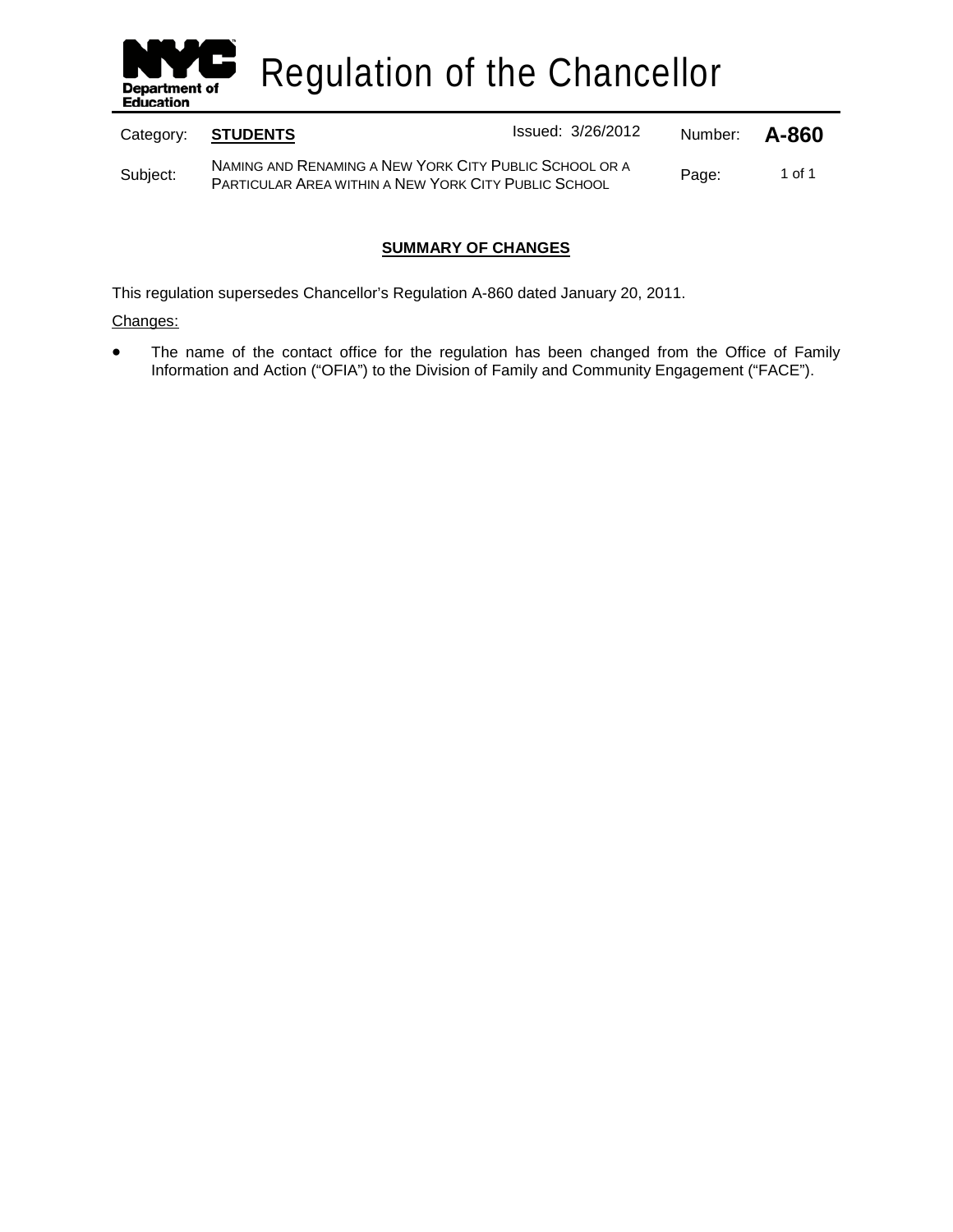# **ABSTRACT**

This regulation provides the rules and procedures that must be followed for the naming and renaming of public schools. It also specifies the rules and procedures to name designated areas of a public school in honor of a donor or grantor or in honor of a deceased person special to the local school community. School facilities, in whole or part, may not be named or renamed under any procedure that deviates from this regulation. Schools may not be named or renamed after living persons. Other than to recognize a grant or donation, particular areas of schools may not be named after living persons.

#### **I. RULES AND PROCEDURES TO NAME OR RENAME A NEW YORK CITY PUBLIC SCHOOL**

- A. The Chancellor shall have ultimate authority over the naming and renaming of all public schools.
- B. The school shall assume any costs associated with the renaming of a school, including, but not limited to, signage.
- C. Schools shall follow the procedures in this regulation and submit a proposed name change for approval by the Chancellor's designee, as specified below, by March  $1<sup>st</sup>$  of the year before the name change is to take effect.
- D. Schools may not be named after living persons.

To the extent practicable, the next of kin of the deceased person should be consulted regarding the proposed naming.

E. Original naming of a new school

The original naming of a new school shall be proposed by the new school planning team,<sup>[1](#page-1-0)</sup> in consultation with the Division of Portfolio Planning. For schools under the jurisdiction of a community school district, the proposal shall be sent to the Division of Family and Community Engagement ("FACE") for review and approval on behalf of the Chancellor. For high schools, the proposal shall be sent to the Office of Student Enrollment ("OSE") for review and approval on behalf of the Chancellor.

- F. First naming of an existing numbered school and renaming of existing schools
	- 1. All proposals for the naming of existing schools shall be submitted to the principal of the school to be named or renamed.
	- 2. When an existing school is already named after a deceased person, to the extent practicable, efforts shall be made to inform relatives of the proposed change. Relatives shall be offered an opportunity to express opinions, if any, about the renaming of the school.
	- 3. The school principal shall ensure that the proposed name change is presented for discussion and a vote on whether to support the proposal at a meeting of the Parent Association or Parent-Teacher Association ("PA") of the school. The PA's recommendation and vote shall be duly noted in the PA minutes.
	- 4. The proposed name change must be approved by both the PA and the principal in order for the name-changing process to proceed.
	- 5. The proposed name of a public school shall be published in an appropriate manner to provide general public notice such as, but not limited to, the New York City Department of Education's website using the official public notice entitled, "Public Notice of Proposed Name for a School, Change of Name for an Existing School, or Naming/Renaming of a Particular Area in a School" (see Attachment No. 3).

<span id="page-1-0"></span> <sup>1</sup> The new school planning team shall include teachers, parents, students, intermediary representatives (if applicable), community-based partner representatives (if applicable), and the designated school leadership.

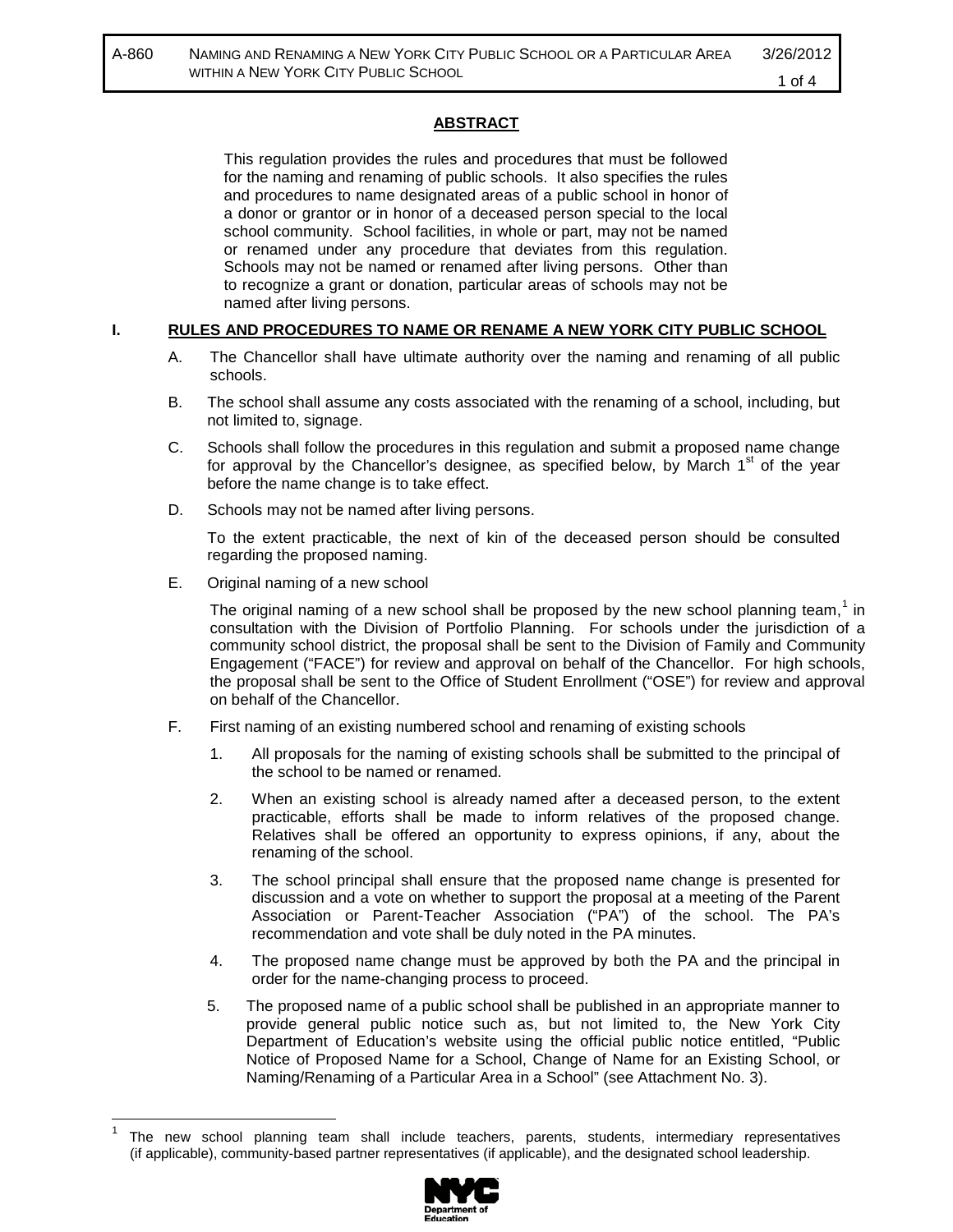- 6. If approved by the PA and the principal, the principal shall forward the proposed name change to the appropriate superintendent, indicating his/her approval and shall submit a copy of the PA minutes reflecting its approval and vote.
- 7. Paragraphs I.F.7, I.F.8, and I.F.9 apply only to schools under the jurisdiction of a community school district. For all other schools, proceed directly to paragraph I.D.10 below. For schools under the jurisdiction of a community school district, the community superintendent must make a recommendation with respect to the proposed name change.
- 8. The community superintendent shall present the proposed name change, along with his/her recommendation, at a public meeting of the appropriate Community Education Council ("CEC"). The CEC must accept public comment in response to the proposed name change and vote on whether to support the proposed name change. The CEC's vote and resulting recommendation shall be duly noted in its minutes of the public meeting.
- 9. The appropriate superintendent shall submit the proposed name change and the CEC's recommendation to FACE for review and approval by the Chancellor or his designee. The superintendent shall use the form entitled "Request to Name a School or to Change the Name of an Existing School" for this purpose (see Attachment No. 1). The request shall: a) indicate the principal's approval; b) include a copy of the minutes indicating the PA's approval and vote; c) indicate the superintendent's recommendation; and d) include a copy of the CEC public meeting minutes indicating its recommendation and vote. **Note**: schools must follow the foregoing steps and submit a proposed name to FACE for the Chancellor's approval by March  $1<sup>st</sup>$  of the year before the proposed name change is to take effect (for example, a name change for September 2011 must be submitted by March 1, 2010).
- 10. For schools not under the jurisdiction of a community school district, the appropriate superintendent shall submit a proposed name change to OSE for review and approval by the Chancellor or his designee. The superintendent shall use the form entitled "Request to Name a School or to Change the Name of an Existing School" for this purpose (see Attachment No. 1). The request shall: a) indicate the principal's approval; b) include a copy of the minutes indicating the approval and vote of the PA; and c) indicate the superintendent's recommendation. **Note**: schools must follow the foregoing steps and submit a proposed name to OSE for the Chancellor's approval by March  $1<sup>st</sup>$  of the year before the proposed name change is to take effect (for example, a name change for September 2011 must be submitted by March 1, 2010).
- 11. The Chancellor or his designee must give final approval to the name change. If the proposed name is approved, the Chancellor's designee will communicate the approval to the principal. The school shall not start using the new name in any context before receiving notification of approval.
- G. A school name, once selected, shall not be changed within ten years of naming. In the event that a school's new name includes the name of a partner organization and the partnership is dissolved before the ten-year period expires, the Chancellor or his designee shall change the name of the school to remove the partner.
- H. Within any borough, no primary, elementary, middle, intermediate, or junior high school may be assigned a name duplicating the name assigned to any other such school. No high school may be assigned a name duplicating the name assigned to any other high school in the New York City School District. No special education school may be assigned a name duplicating the name of any other special education school in the New York City School District.

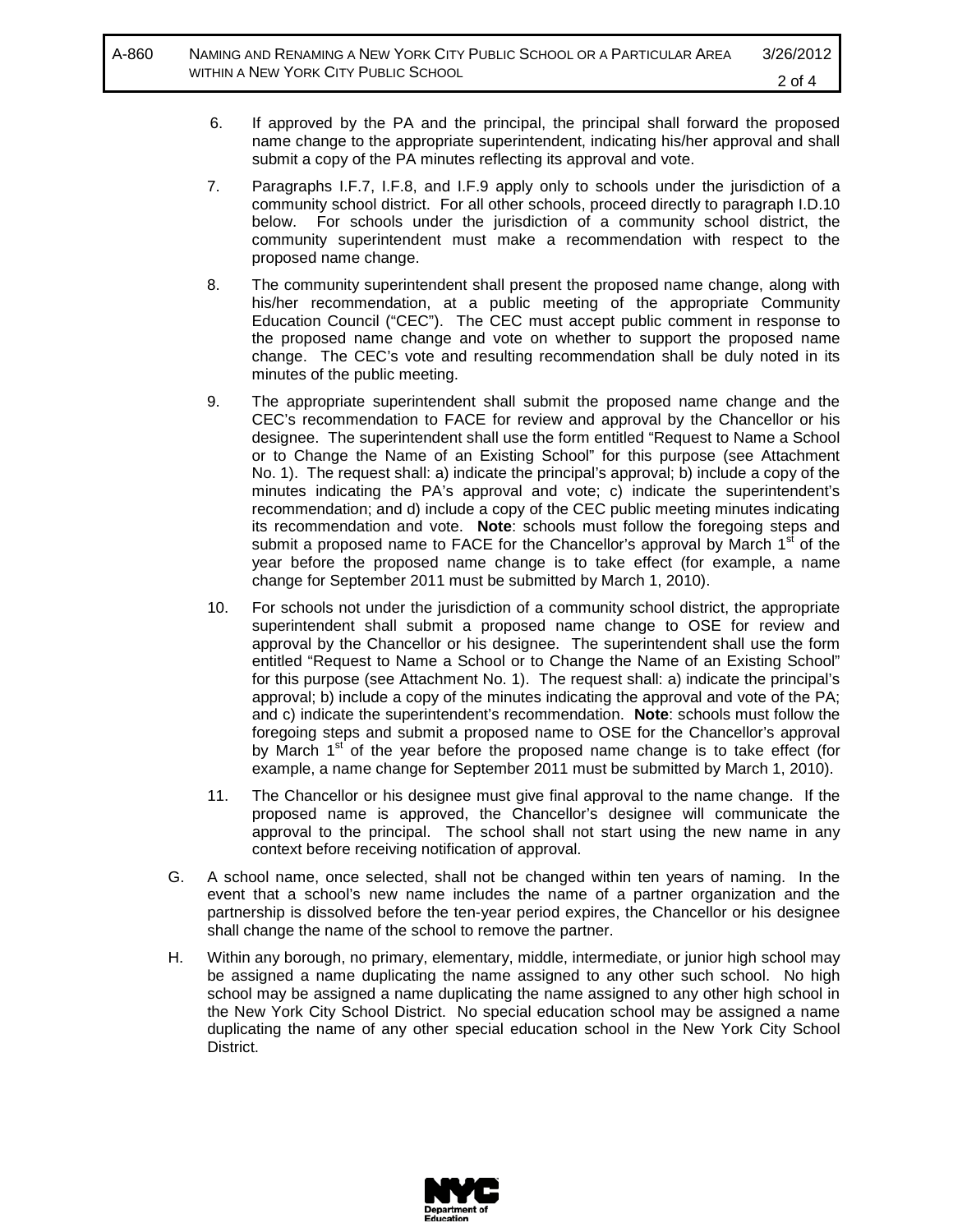A-860 NAMING AND RENAMING A NEW YORK CITY PUBLIC SCHOOL OR A PARTICULAR AREA WITHIN A NEW YORK CITY PUBLIC SCHOOL 3/26/2012 3 of 4

#### **II. NAMING A PARTICULAR AREA OF A PUBLIC SCHOOL IN HONOR OF A DONOR OR GRANTOR**

- A. The Chancellor shall have authority over the assignment of names and designated areas of any public school including, but not limited to, playgrounds, fields, gymnasiums, stadiums, swimming pools, libraries, cafeterias, classrooms, laboratories, extensions or annexes ("Specialized Areas") in recognition of donors or grantors. For proposals to name or rename an entire school in honor of a grantor/donor, the procedures in Section I shall apply.
- B. Specialized Areas may be named only in recognition of donations or grants. The honorific naming may be under the individual, partnership, corporate, or foundation names of donors or grantors.
- C. Procedures for Naming Specialized Areas
	- 1. In the naming of a Specialized Area under this section, advance determinations must be made that the acceptance and use of affected gifts or grants as well as the naming of the Specialized Area are appropriate and in the best interests of the New York City public school system. The principal of each affected school shall approve the proposed name and shall ensure that the proposal is presented at a meeting of the school's PA for discussion and a vote on whether to support the proposal. The PA's approval and vote shall be duly noted in the PA minutes.
	- 2. After acceptance by the principal and the PA, the proposed name of a Specialized Area of any public school shall be published in an appropriate manner to provide general public notice such as, but not limited to, the New York City Department of Education's website using the form entitled, "Public Notice of Proposed Name for a School, Change of Name for an Existing School, or Naming/Renaming of a Particular Area in a School" (see Attachment No. 3).
	- 3. All requests for the approval of a name for a Specialized Area of any public school in recognition of a donor(s) or grantor(s) shall be addressed as follows:

New York City Department of Education Office of Strategic Partnerships Attn: Naming Committee 52 Chambers St. - Room 305 New York, NY 10007

The Office of Strategic Partnerships Naming Committee ("Naming Committee") may adopt operational rules and procedures, as necessary. All approval requests submitted to the Naming Committee must use the form entitled, "Request to Name a Designated Area of a School for a Donor or Grantor" (see Attachment No. 2). The request shall indicate the principal's approval and shall include a copy of the PA's minutes reflecting the PA's vote and approval.

D. The Department shall not be obligated to retain an honorary naming in excess of a period of five years. The Department reserves the right to rename an area named in recognition of a donor or grantor in the event of any illegal or immoral activity by the grantor that would be inconsistent with or damaging to the Department or the City's name or reputation.

#### **III. NAMING A PARTICULAR AREA OF A PUBLIC SCHOOL TO HONOR A DECEASED PERSON PARTICULARLY SPECIAL TO AN INDIVIDUAL SCHOOL**

A. Naming of Non-specialized, General Classrooms or Offices

The school principal shall have authority to approve the naming of non-specialized, general classrooms or offices in honor of deceased persons who are found to have made extraordinary, long-lasting educational or other contributions to the school. Nonspecialized, general classrooms or offices may not be named after living persons.

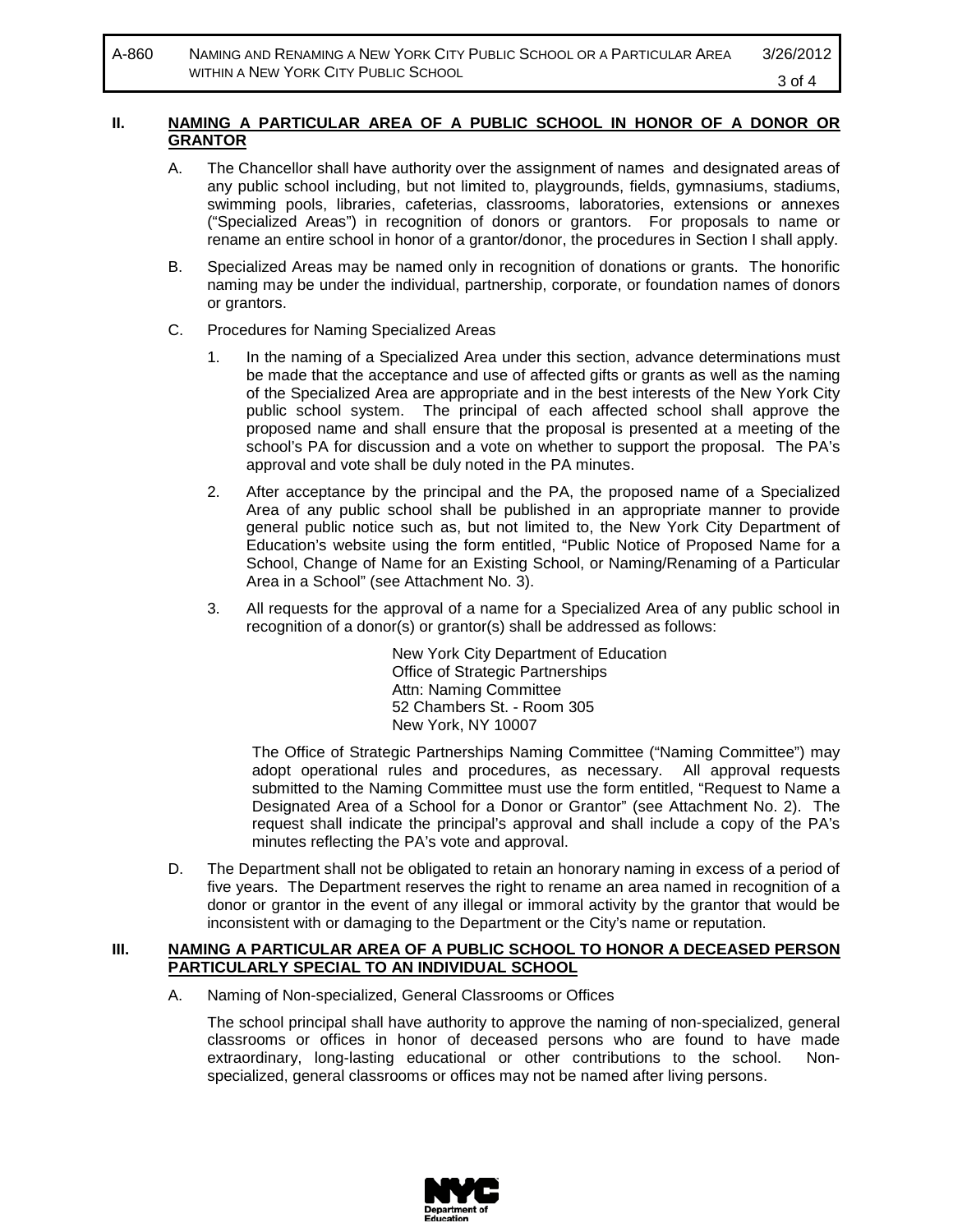- 1. A request to name or rename a general classroom or office must be presented to the PA for discussion and vote.
- 2. The proposed name shall be approved by both the principal and the PA.
- B. Naming of Specialized Areas

Only the Chancellor or his designee(s) may name or rename specialized areas - school playgrounds, fields, gymnasiums, stadiums, swimming pools, libraries, cafeterias, laboratories, extensions, annexes, or public areas of schools.

- 1. A request to name such a specialized area must be approved by the principal and presented to the PA for discussion and vote. The PA's approval and vote shall be duly noted in the PA minutes.
- 2. Upon approval by both the principal and the PA, the name of a Specialized Area of any public school shall be published in an appropriate manner to provide general public notice such as, but not limited to, the New York City Department of Education's website using the official public notice entitled, "Public Notice of Proposed Name for a School, Change of Name for an Existing School, or Naming/Renaming of a Particular Area in a School" (see Attachment No. 3).
- 3. The PA shall submit the proposed naming to FACE for review and approval on behalf of the Chancellor. The request shall indicate the principal's approval and shall include a copy of the PA's minutes reflecting its vote and approval.

#### **IV. WAIVER**

In exceptional circumstances and in the best interests of the school system, the Chancellor or his designee may waive part or all of this regulation.

#### **V. INQUIRIES**

Inquiries pertaining to this regulation should be addressed to:

|                            | Inquiries about Sections I, III, and IV:                                                                                                            |                      |
|----------------------------|-----------------------------------------------------------------------------------------------------------------------------------------------------|----------------------|
| Telephone:<br>212-374-2323 | Division of Family and Community<br>Engagement<br>N.Y.C. Department of Education<br>49 Chambers Street - Room 503<br>New York, NY 10007             | Fax:<br>212-374-0076 |
| 212-374-5426               | Office of Student Enrollment<br>N.Y.C. Department of Education<br>52 Chambers Street - Room 415<br>New York, NY 10007                               | 212-374-5568         |
|                            | <b>Inquiries about Section II:</b>                                                                                                                  |                      |
| 212-374-2874               | Office of Strategic Partnerships<br>Attn: Naming Committee<br>N.Y.C. Department of Education<br>52 Chambers Street - Room 305<br>New York, NY 10007 | 212-374-5571         |
|                            |                                                                                                                                                     |                      |

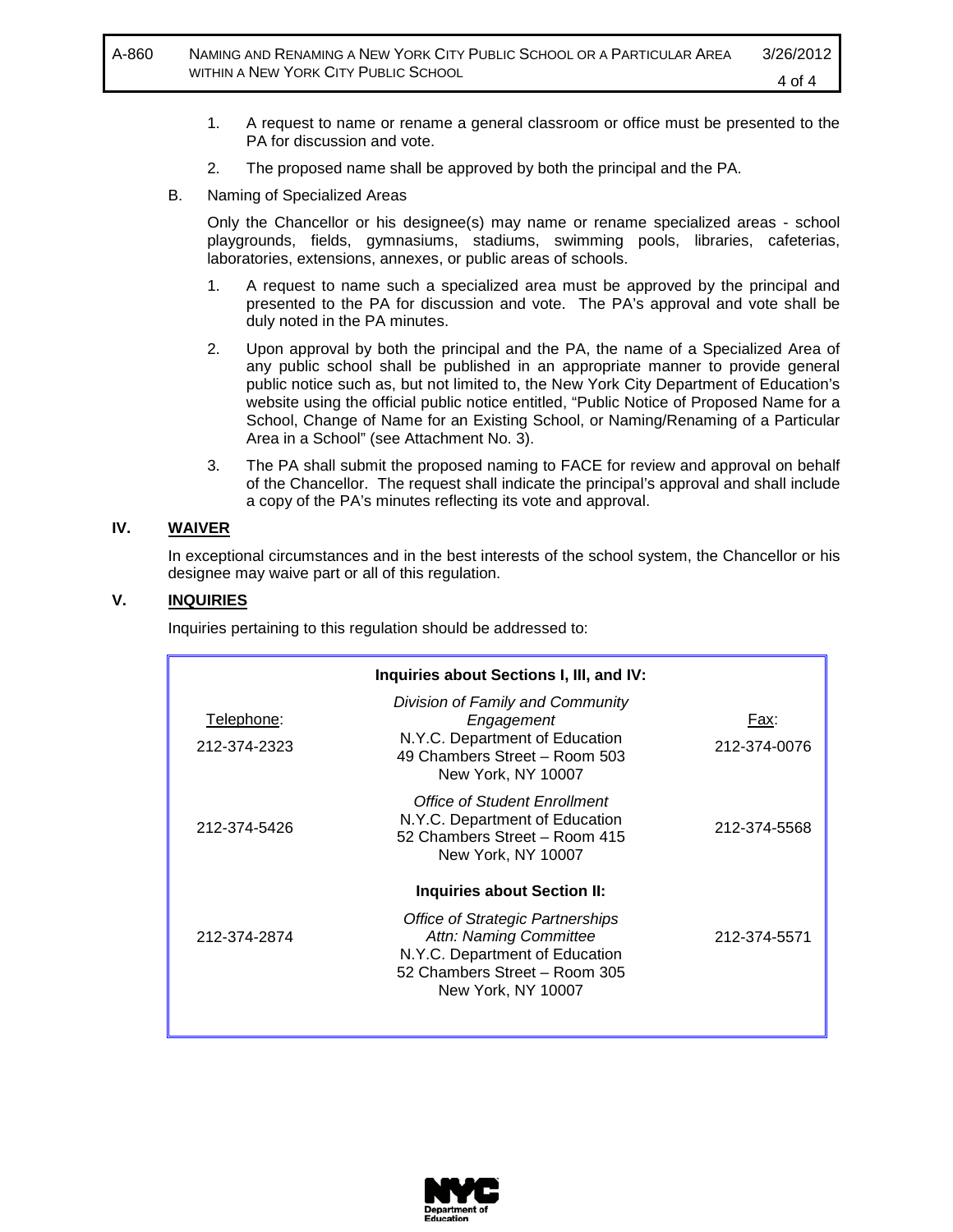

## **REQUEST TO NAME A SCHOOL OR TO CHANGE THE NAME OF AN EXISTING SCHOOL**

#### PLEASE TYPE OR PRINT LEGIBLY

#### **Region, District, or Program Designation:** \_\_\_\_\_\_\_\_\_\_\_\_\_\_\_\_\_\_\_\_\_\_\_\_\_\_\_\_\_\_\_\_\_\_\_\_\_\_\_\_\_\_\_\_\_\_\_\_\_\_

**INSTRUCTIONS:** For schools under the jurisdiction of a community school district, please complete and submit this form to the Division of Family and Community Engagement (FACE), NYC Department of Education, 49 Chambers Street, Room 503, New York, NY 10007 (fax 212-374-0076). For schools **not** under the jurisdiction of a community school district, please complete and submit this form to the Office of Student Enrollment (OSE), NYC Department of Education, 52 Chambers Street, Room 415, New York, NY 10007 (fax 212-374-5568).

After consultation with the Parent Association or Parent-Teacher Association, we hereby submit a request

\_\_\_\_\_\_\_\_\_\_\_\_\_\_\_\_\_\_\_\_\_\_\_\_\_\_\_\_\_\_\_\_\_\_\_\_\_\_\_\_\_\_\_\_\_\_\_\_\_\_\_\_\_\_

| tha<br>_________ | oе. | $- - -$ | . .<br>ı |  |
|------------------|-----|---------|----------|--|
| c<br>⊶<br>.      |     |         |          |  |

This request is for **one** of the following (check appropriate box):

 $\Box$  A new school located at:

- $\Box$  An existing school which had not been named previously.
- $\square$  The remaining of an existing school. Please complete the following:
	- (a) What was the prior official name? \_\_\_\_\_\_\_\_\_\_\_\_\_\_\_\_\_\_\_\_\_\_\_\_\_\_\_\_\_\_\_\_\_\_\_\_\_\_\_\_\_\_\_\_\_\_\_
	- (b) In what year did the school receive its previous name?
- $\Box$  A specialized area in a school such as the playground, fields, or gymnasium.

Identify the area:  $\blacksquare$ 

## *Please attach the following*:

- 1. If a school is to be named for a deceased person, attach written permission from the next of kin. If a name change request involves a school already named after a deceased person, attach comments received from the next of kin of the name to be replaced. If no comments have been received, attach a statement of the efforts made to contact the next of kin.
- 2. A brief statement describing how the deceased person whose name is being submitted is identified with the school or the area in which the school is located.
- 3. For schools under the jurisdiction of the community school district, please: a) include a copy of the minutes indicating the PA's approval and vote; b) indicate the superintendent's recommendation; and c) include a certified copy of community education council minutes reflecting a vote on whether to support the proposed name.
- 4. For schools not under the jurisdiction of a community school district , please: a) indicate the principal's approval; b) include a copy of the minutes indicating the approval and vote of the PA; and c) indicate the superintendent's recommendation.

\_\_\_\_\_\_\_\_\_\_\_\_\_\_\_\_\_\_\_\_\_\_\_\_\_\_\_\_\_\_\_\_\_\_\_\_\_\_\_\_\_\_\_\_\_\_\_\_\_\_ \_\_\_\_\_\_\_\_\_\_\_\_\_\_\_\_\_\_\_\_\_\_

## *Submitted by:*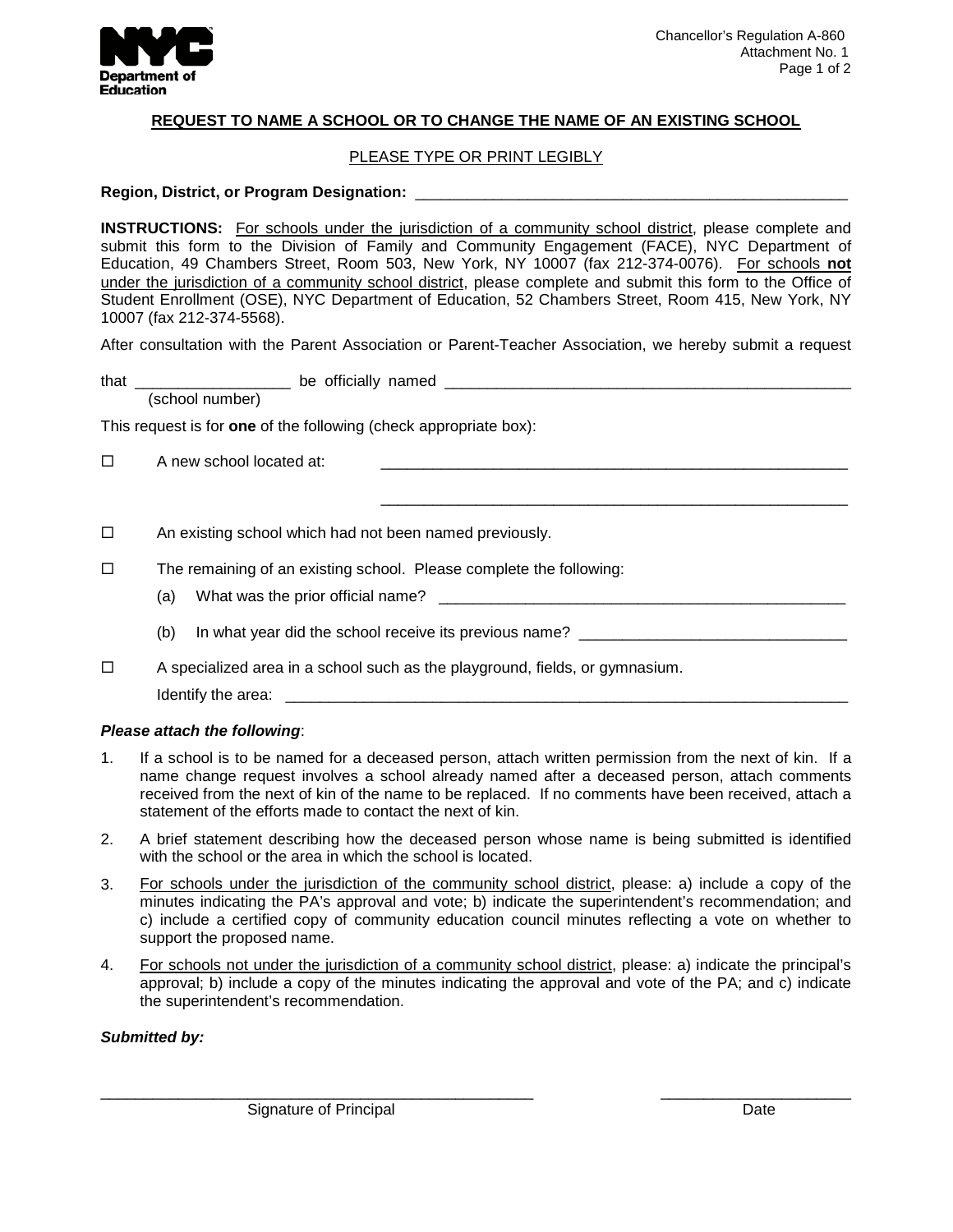

| Signature of Superintendent | Date                  |      |
|-----------------------------|-----------------------|------|
|                             |                       |      |
|                             |                       |      |
|                             |                       |      |
| APPROVAL:                   | Director, OSE or FACE | Date |
|                             |                       |      |
| APPROVAL:                   |                       |      |
|                             | (for the) Chancellor  | Date |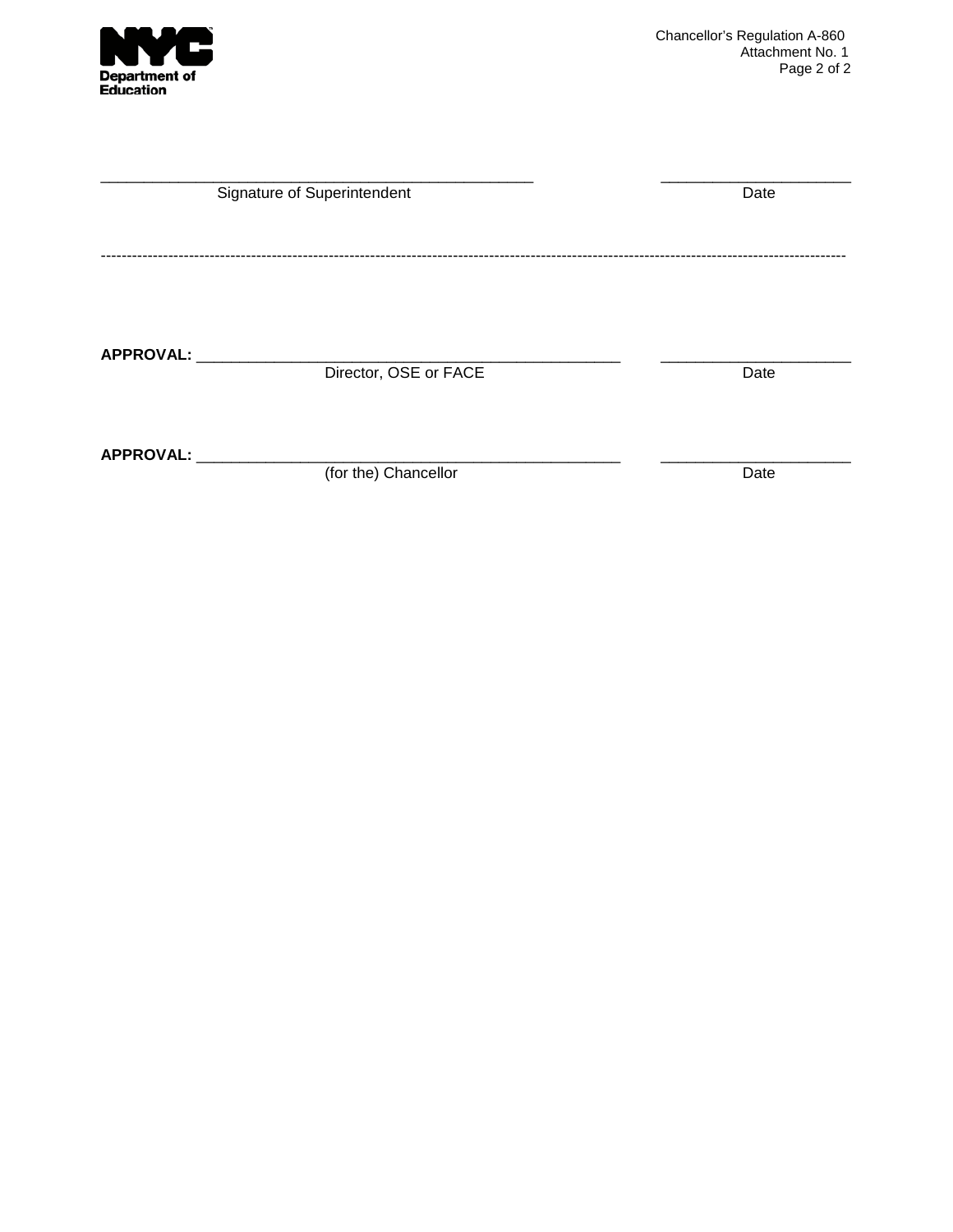

## **REQUEST TO NAME A DESIGNATED AREA OF A SCHOOL FOR A DONOR OR GRANTOR**

#### PLEASE TYPE OR PRINT LEGIBLY

#### **Region, District, or Program Designation:** \_\_\_\_\_\_\_\_\_\_\_\_\_\_\_\_\_\_\_\_\_\_\_\_\_\_\_\_\_\_\_\_\_\_\_\_\_\_\_\_\_\_\_\_\_\_\_\_\_\_

**INSTRUCTIONS:** Please complete and submit this form to the Office of Strategic Partnerships, Attn: Naming Committee, NYC Department of Education, 52 Chambers Street, Room 305, New York, NY 10007 (fax 212-374-5571).

After consultation with the Parent Association or Parent-Teacher Association, we hereby submit a request

| that | _____ |
|------|-------|
|      |       |

(designated area of the school)

be named the

(honorific name of designated area)

\_\_\_\_\_\_\_\_\_\_\_\_\_\_\_\_\_\_\_\_\_\_\_\_\_\_\_\_\_\_\_\_\_\_\_\_\_\_\_\_\_\_\_\_\_\_\_\_\_\_\_\_\_\_

Name and Address of School:

This request is for **one** of the following (mark appropriate box):

- $\Box$  A new designated area of a  $\Box$  new or  $\Box$  existing school (mark appropriate box).
- $\Box$  An existing designated area which had not been previously named in an existing school.
- $\Box$  The renaming of a designated area of an existing school. Please complete the following:
	- (a) What was the prior name? \_\_\_\_\_\_\_\_\_\_\_\_\_\_\_\_\_\_\_\_\_\_\_\_\_\_\_\_\_\_\_\_\_\_\_\_\_\_\_\_\_\_\_\_\_\_\_\_\_\_\_\_\_
	- (b) In what year did the designated area receive its previous name?

#### *Please attach the following*:

- 1. A written statement describing the following: (a) the nature and amount of the grant/donation; (b) the name(s) and address(es) of the source(s) of the grant/donation; and (c) the nature and extent of improvement(s) to a designated area and/or other portion(s) of the school.
- 2. Copies of the following: (a) minutes of the meeting of the Parents Association or Parent-Teacher Association at which the proposed naming or renaming was discussed; (b) comments received from the local community; and (c) a statement about the publication of the naming.

## *Submitted by:*

| Signature of Superintendent |                                  | Date |  |
|-----------------------------|----------------------------------|------|--|
|                             |                                  |      |  |
|                             |                                  |      |  |
| <b>APPROVAL:</b>            |                                  |      |  |
|                             | Office of Strategic Partnerships | Date |  |
| <b>APPROVAL:</b>            |                                  |      |  |
|                             | (for the) Chancellor             | Date |  |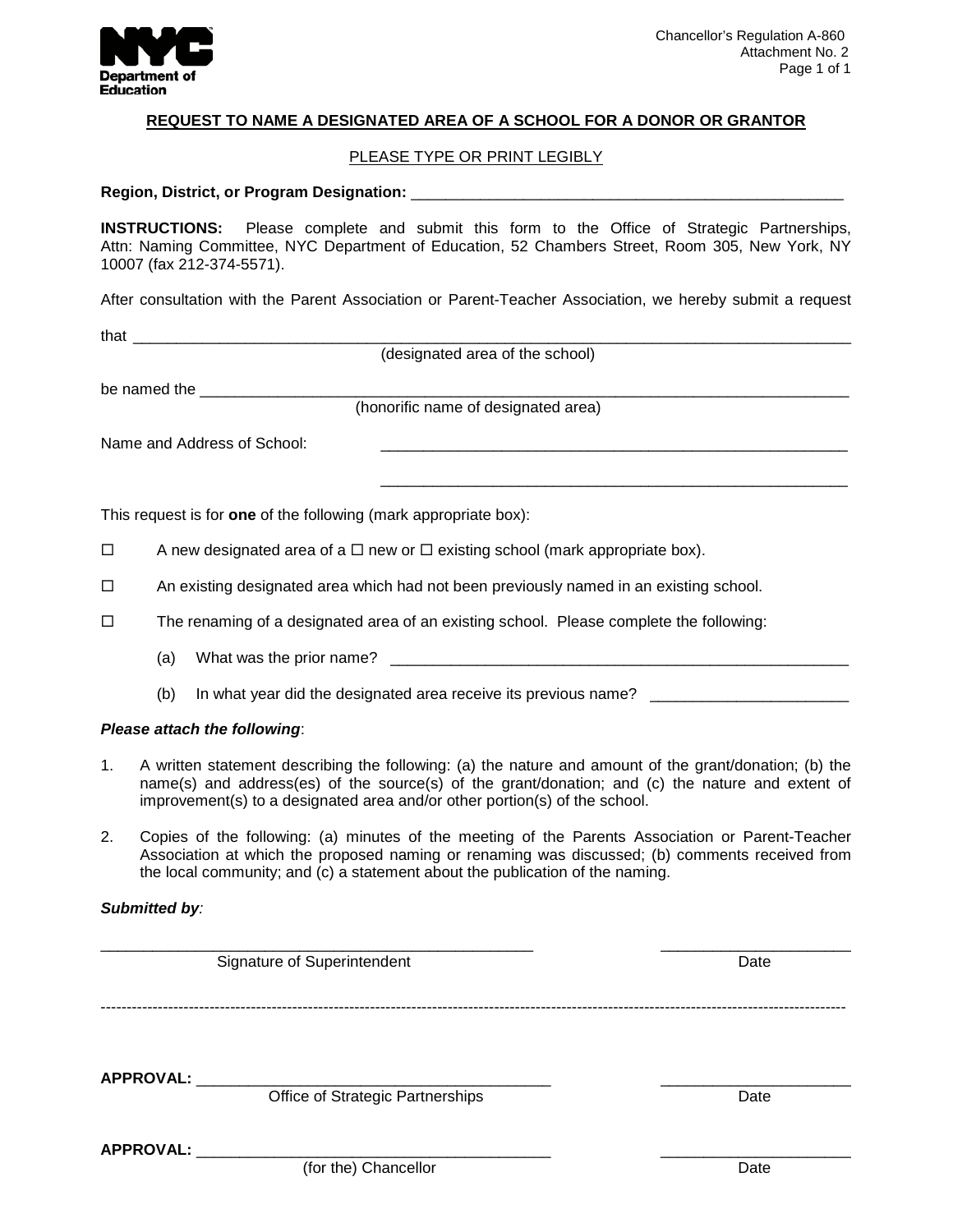

## **PUBLIC NOTICE OF PROPOSED NAME FOR A SCHOOL, CHANGE OF NAME FOR AN EXISTING SCHOOL, OR NAMING/RENAMING OF A PARTICULAR AREA IN A SCHOOL**

# PLEASE TYPE OR PRINT LEGIBLY

# Region, District or Program Designation:

**INSTRUCTIONS:** For schools under the jurisdiction of a community school district, please complete and send this form to the Division of Family and Community Engagement (FACE), NYC Department of Education, 49 Chambers Street, Room 503, New York, NY 10007 (fax 212-374-0076). For schools **not** under the jurisdiction of a community school district, please complete and send this form to the Office of Student Enrollment (OSE), NYC Department of Education, 52 Chambers Street, Room 415, New York, NY 10007 (fax 212-374-5568).

**PLEASE TAKE NOTICE** that after consultation with the Parent Association or Parent-Teacher Association, the following is hereby proposed (mark the appropriate box and enter information in that box *only*):

- $\Box$  A new school or  $\Box$  An existing school which has had a number but no previous name.
- $\Box$  The renaming of an existing school. Please complete the following:
	- (a) What was the prior official name?
	- (b) In what year did the school receive its previous name? \_\_\_\_\_\_\_\_\_\_\_\_\_\_\_\_\_\_\_\_\_\_\_\_\_\_\_\_\_\_
	- (c**)** School address: \_\_\_\_\_\_\_\_\_\_\_\_\_\_\_\_\_\_\_\_\_\_\_\_\_\_\_\_\_\_\_\_\_\_\_\_\_\_\_\_\_\_\_\_\_\_\_\_\_\_\_\_\_\_\_\_\_\_\_
	- (d) School type: \_\_\_\_\_\_\_\_\_\_\_\_\_\_\_\_\_\_\_\_\_\_\_\_\_\_\_\_\_\_\_\_\_\_\_\_\_\_\_\_\_\_\_\_\_\_\_\_\_\_\_\_\_\_\_\_\_\_\_\_\_ (primary, elementary, middle, intermediate, junior/senior high, special ed, *etc*.)
- $\Box$  The naming or renaming of a particular area in a school. Please complete the following:
	- (a) Is the naming/renaming of a particular area for a  $\Box$  grantor/donor?
	- (b) Is the naming/renaming for a  $\Box$  deceased person who has been found to have made extraordinary, long-lasting contributions to the school?
	- (c) What was the prior official name? (N/A ) \_\_\_\_\_\_\_\_\_\_\_\_\_\_\_\_\_\_\_\_\_\_\_\_\_\_\_\_\_\_\_\_\_\_\_\_\_\_\_\_\_
	- (d) In what year did the area receive its previous name? (N/A  $\Box$ )

#### *Please attach the following*:

1. **Naming for Deceased Person:** (a) written permission from next of kin. If the name change request involves a prior name of a deceased person, attach comments received from the next of kin. If no comments have been received, attach statement of efforts made to contact next of kin; (b) brief statement describing how deceased person whose name is being submitted is identified with the school or the community in which the school is located; (c) minutes of the Parents Association or Parent-Teacher Association meeting at which proposed naming or renaming was discussed; (d) if proposed name is for entire school, a certified copy of Community Education Council minutes reflecting a vote on whether to support the proposed name for schools under a community district's jurisdiction.